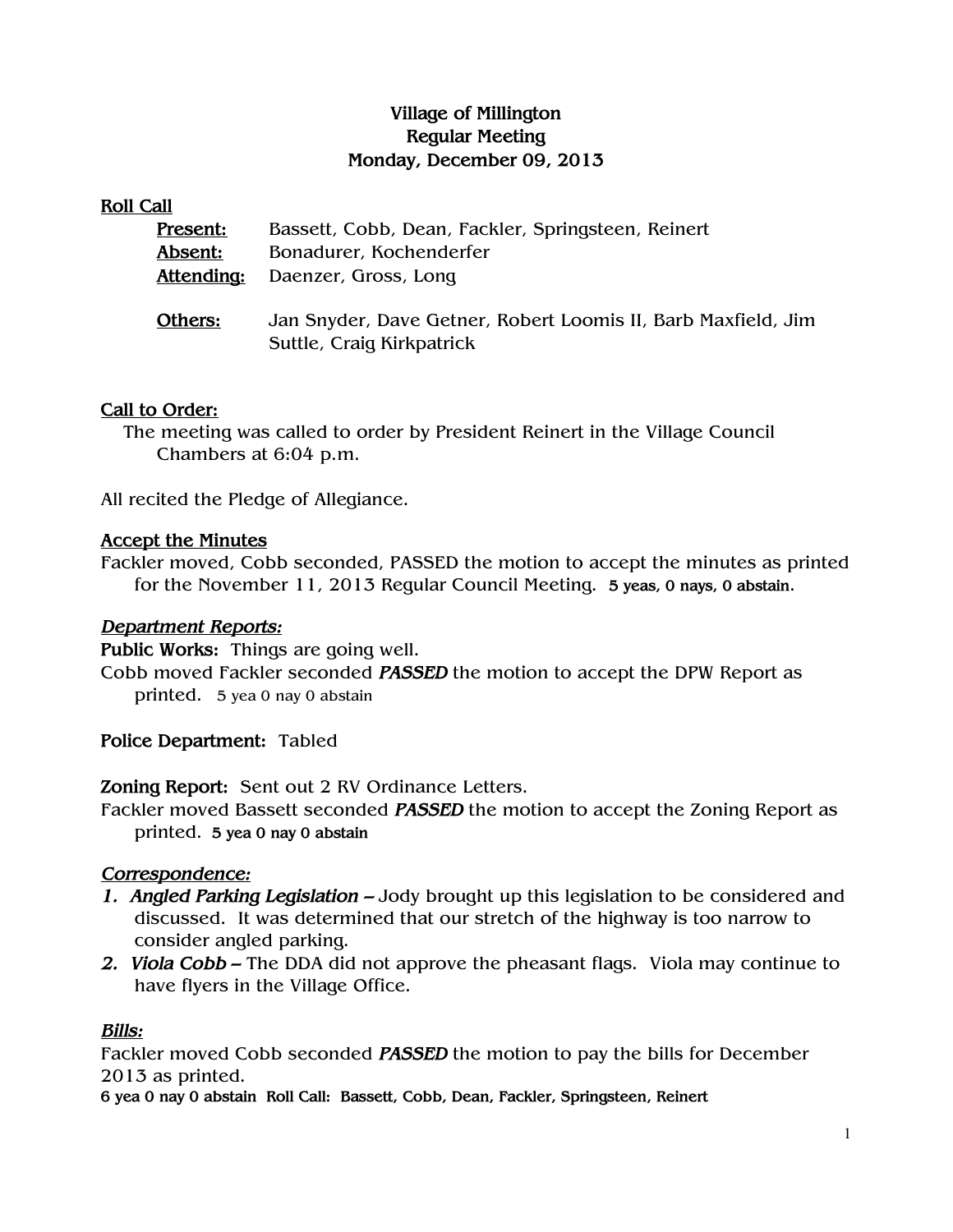# Treasurer's Report:

Cobb moved Dean seconded PASSED the motion to accept the Treasurer's Report as printed. 6 yea 0 nay 0 abstain Roll Call: Bassett, Cobb, Dean, Fackler, Springsteen, Reinert

# Public Comment:

4515 Industrial – Jan Snyder representing Stemco-Kaiser discussed the plans for the building. Kaiser will be using the building for storage and engineering. There may be occasional welding for prototypes.

# Old Business:

1. Health Plus – The council discussed whether to keep paying the health savings yearly or to make payments quarterly.

Bassett moved Springsteen seconded **PASSED** the motion to pay the employee health savings on a quarterly basis effective immediately. 6 yea 0 nay 0 abstain Roll Call: Bassett, Cobb, Dean, Fackler, Springsteen, Reinert

2. Pay Increases – The council discussed pay increases for Dan Kilmer and Kaylene Long.

Bassett moved Springsteen seconded **PASSED** the motion to increase Kaylene Long's pay to \$13.50 and Dan Kilmer to \$16.00 to be effective the next pay period. 6 yea 0 nay 0 abstain Roll Call: Bassett, Cobb, Dean, Fackler, Springsteen, Reinert

## 3. Raise for Treasurer: Postponed.

## New Business

1. Bob Loomis discussed using Village property for part of the Disc Golf course they would like to install at the park. It is a 9 hole, 18 basket course.

Cobb moved Fackler seconded PASSED the motion to allow the park board to use additional Village property for Disc Golf. 6 yea 0 nea 0 abstain

2. Jim Suttle – Talked with council regarding the water shut off fee of \$35.00. He would like to investigate the ordinances more. Council advised him that all the ordinances were online to look at and if he needed further information, to contact the office.

## 3. Parade Permits for 2014

Bassett moved Springsteen seconded PASSED the motion to accept the parade permits for 2014. 6 yea 0 nea 0 abstain